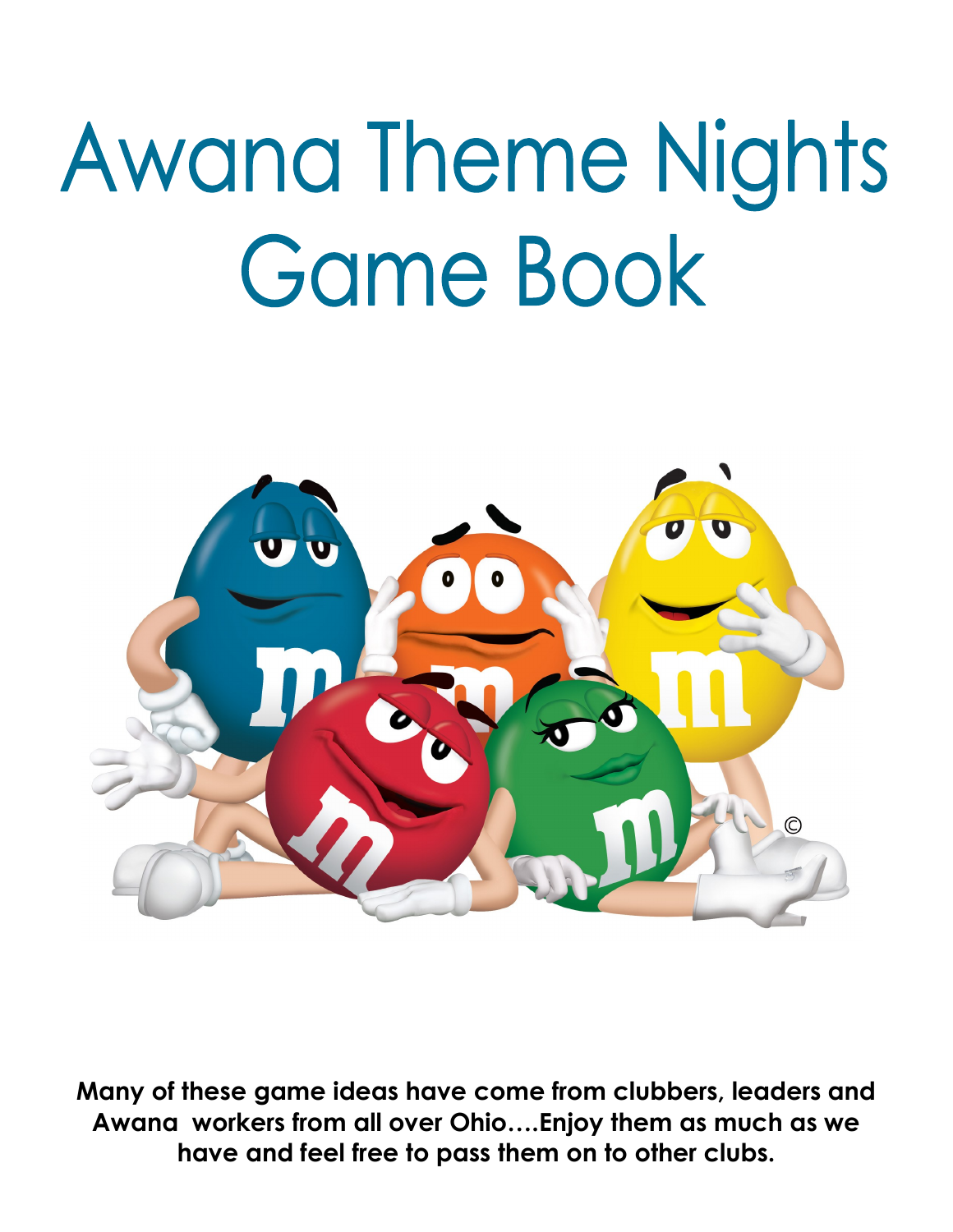# All Tired Out Night - Play games with tires and inner tubes.

- ☻Various relays rolling tires around the circle.
- ☻Throw bean bags or balls into tires laying in center square. Make each tire worth different point amounts.
- ☻Place clubbers on their circle from shortest to tallest and number clubbers. Place 5-6 inner tubes in center of circle, marking one with tape or make it a different color. This one is worth more points. Call number and corresponding clubbers run in and gather as many inner tubes as possible and return to line. Count up points and continue until everyone has had a turn.
- ☻Run laps with inner tubes around waist.
- ☻Lay tires out "army style" and have them run through the course.

Alphabet Night– Clubbers choose a letter and dress with as many things as they can that begin with their letter.

- ☻Use "Alphabets" cereal or "Scrabble" Cheese-Its. Clubbers run a lap and come into center and grab a handful of "letters". After each clubber gets a handful, the team works together to form as many words as they can using the letters grabbed by the team. Designate a specific time frame. Count words for each team.
- ☻Call out a specific letter and have teams lie on floor and make the letter using whole team's bodies.
- ☻Use a marker and put one letter on the bottom of each clubbers feet. Call out a word and see which team can put their feet in the correct order to spell the word first.
- ☻Have each team choose a letter. See how many words they can come up with to correspond to a specific theme. For example, how many fruits can you name using your letter? How about states, animals, foods, colors, cities, etc.
- ☻Make a giant word search and see which team can complete it first.

# Apple Night -

- ☻Bob for apples.
- ☻Use apples for bowling balls and knock down pins, empty water or juice bottles, etc.
- ☻Use apples in place of bean bag for toss games.
- ☻Stack 4 apples. They must stack one atop another and remain balanced for at least 5 seconds.
- ☻Hang apples from ceiling and have clubbers try to take a bite out of the apple without using their hands.

# Big Foot Night -

- ☻Run a rely using giant foam feet with rope handles (like the "stilt cans" we used as kids).
- ☻See how few feet your team can have touching the ground in a given period of time. For example, if there are 6 players on your team, there are 12 feet touching the ground. If each player lifts a foot, there are now six on the ground. If a clubber picks up another, that eliminates another foot and so on….be creative.
- ☻Run a relay using giant slippers or swimming flippers. Everyone takes off their shoes before the game begins. Player 1 runs a lap with the slippers or flippers and passes to the next player and so on until the whole team plays.
- ☻Have clubbers take off shoes and socks. Draw a letter on the bottom of each clubbers foot. Call out a word and have the clubbers put their feet in the correct order to spell the word. (If you don't want to write on their feet, use post it notes on the bottoms of their shoes and play the same way.
- ☻Use Co-Op-A-Walks (laps with 2-4 people) or Giant foam feet hockey sticks for additional games (maneuver ball around circle with the hockey sticks– available from S&S worldwide).

Book Night - Clubbers bring their favorite book to club.

- ☻Have clubbers run around the circle balancing book(s) on their heads.
- ☻First player runs lap with book. Next player takes first book and adds his own and runs a lap. Next clubber takes first two books plus his own and runs lap. Continue until last person runs lap with entire team's books.
- ☻Make sure each clubber has a book. Call out a word and see which team can find that word in one of their books first.
- ☻Lay books out in center square. Throw bean bags and try to land on books. Give each book a point value. Stack of books might be worth more than single book on floor.
- ☻Lay books end to end and see which team can make the longest line.

Boot Camp Night - Clubbers dress in boot camp attire; camo, fatigues, sweats and t-shirts.

- ☻Set up an obstacle course with various exercises. Time clubbers for fastest time.
- ☻Army crawl, tire obstacle, hurdles, "mud hole" jump, over a wall, etc.
- ☻Time clubbers at various physical fitness tests. How many sit ups, push ups, crunches, etc. in 30 seconds.
- ☻Ups and Downs You need 20 cones spread throughout the room. Place 10 cones upright and 10 cones on their sides. Assign 2 color teams to be "ups" and 2 color teams to be "downs". At the blow of the whistle, each team tries to either set up or lay down all the cones. At the end of a set time frame (30 second, 1 minute, etc.) blow the whistle and count cones in each position. Winner is team with the most in their assigned position.
- ☻Relays with various articles of "army" clothing. Big boots, heavy coat, hats, etc.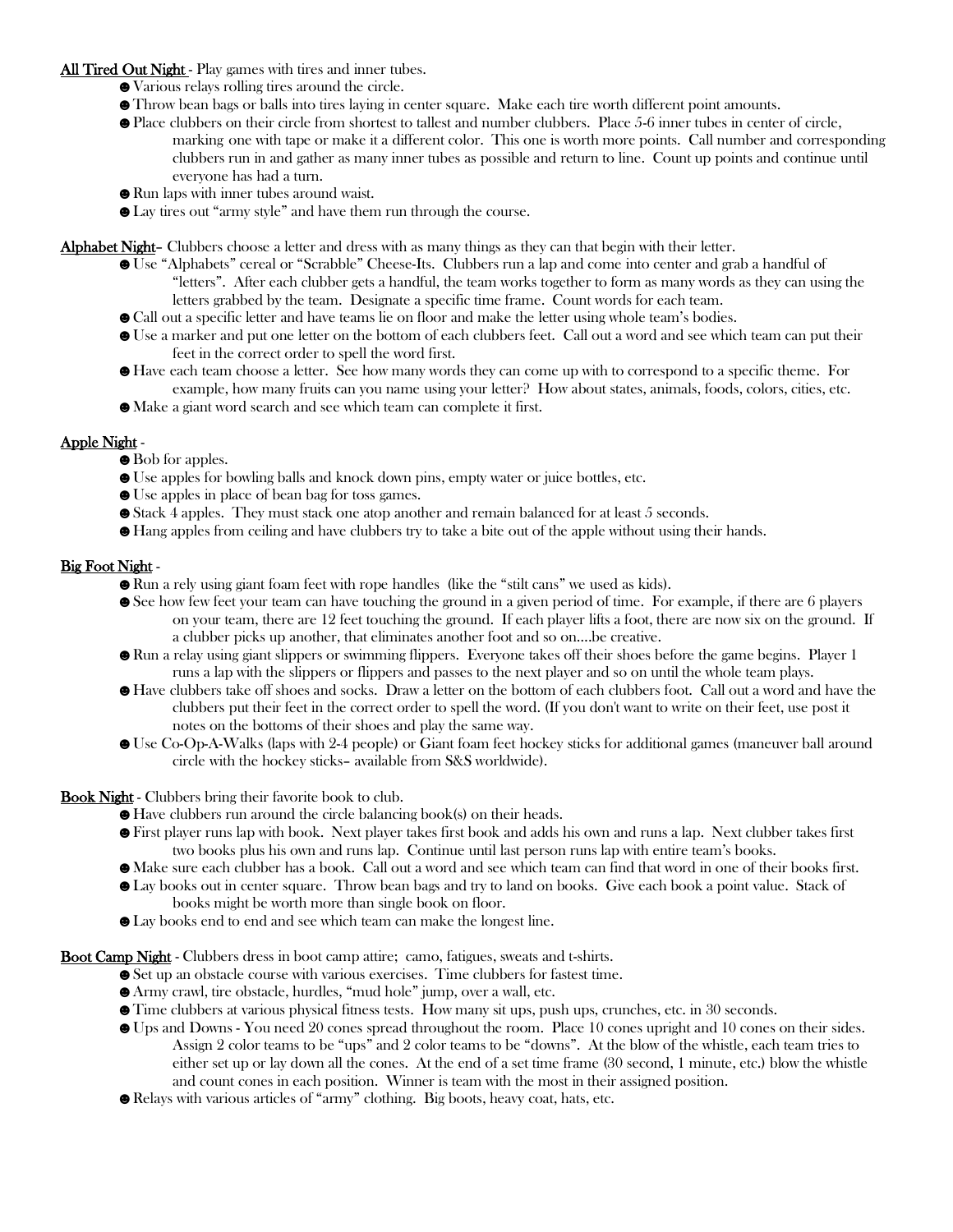# Camp Out Night - Clubbers come dressed in camping attire.

- ☻Tent building use 4 small tents and have clubbers see which team can put up their tent fastest.
- ☻Feed the bears In advance, make a large cardboard bear's head with a big opening for the mouth (or one for each team). Run a regular relay and have clubbers throw plastic food or empty cans and see which team can feed their bear the most food.
- ☻Run a potato sack relay using sleeping bags or use kids' lanterns in place of batons.
- ☻Have clubbers run a relay using tongs and hot dogs. Hold the hot dog in the tongs and run a lap. Pass off to next player until all clubbers have played.
- ☻Give each clubber a strip of bug stickers then it's every bug for himself! The aim of the game is to "bite" someone by putting a sticker on their back without them noticing. At the end of the club night, the clubber (or leader) with the least amount of stickers on their back is declared the "champion bug". The clubber with the most stickers gets a box of band-aids.

Candy Cane Night– Clubbers dress in red and white for the night.

- ☻Use candy canes instead of batons for relays
- ☻Use large plastic candy canes as "targets". Place candy cane in a can filled with rice, corn, beans, etc to make it stand up. Throw rings or hoops and try to ring the candy cane.
- ☻Use giant candy cane in place of pool noodle for team relay. First person runs lap with candy cane. Second person joins first and both run lap holding candy cane. Third joins in on next lap and so on until whole team runs last lap while holding the candy cane.
- ☻Use various colors of candy canes and lay them out on the floor in the center square. Assign each flavor/color point values. Line up team along white circle, shortest to tallest and number them starting with shortest. Call out a number and blow the whistle. On the whistle, clubbers run to center and grab as many candy canes as they can and bring them back across circle. Count up points and move on to next number until each player has had a turn.
- ☻Use jumbo candy canes (without hooks). Place cane between knees of first player and have them pass it to the next person without using their hands. Pass candy cane down the line until the last person gets the candy cane then runs a lap and goes in for the center pin.

Clown Night - Clubbers come dressed as clowns.

- ☻Run relay wearing jumbo clown shoes.
- ☻Relays riding tricycles around the circle.
- ☻Clubbers run lap and get one piece of clown outfit from center. Take back and dress leader with the article. For example, bow ties, rubber nose, curly wig, big shoes, gloves, etc. First team to "dress" their leader wins.
- ☻How many clowns (clubbers) can you fit in the car (hula hoop)
- ☻Draw or paint a clown face on a balloon (as a team, each clubber does a certain feature) without popping the balloon.

# Crazy Sock Night -

- ☻Sock Mania How many socks can you put on one foot? Line up clubbers on their circle from shortest to tallest and assign each a number starting with the shortest. Place a pile of socks in the center of the circle. Call out a number and each clubber with that number runs to the center and has 10 seconds to put on as many pairs of socks as they can. Blow the whistle at the end of 10 seconds and clubbers go back to their line. Have leaders count socks and assign points. Continue until each number has been called.
- ☻Sock Hunt You'll need a pair of socks for each clubber. Before game time, take one sock from each pair and hide it. Then at game time, give each clubber a sock and have them find the hidden sock that matches. The first team to find all their matches is the winner.
- ☻You will need lots of sock and several familiar toys or foods. Place an object in the bottom of each sock and put the socks in laundry basket. Do this for each color line and make sure all objects are the same for each team. Have clubbers run a relay and go into the center for a sock. Clubbers must reach in and identify the object without looking. The first team to identify all their objects correctly is the winner.
- ☻Fold several pairs of socks into "balls". Give each clubber a "ball". Run a regular relay. When clubbers get back to their color lines, they try to throw their "sock balls" into a center laundry basket. The team that gets the most pairs in is the winner.
- ☻Have each clubber put a pair of socks on their hands. Have them open a piece of candy (kisses) with the socks on their hands and eat it. When they have swallowed, they can run thier lap. Continue until each player has unwrapped and eaten their candy and run a lap.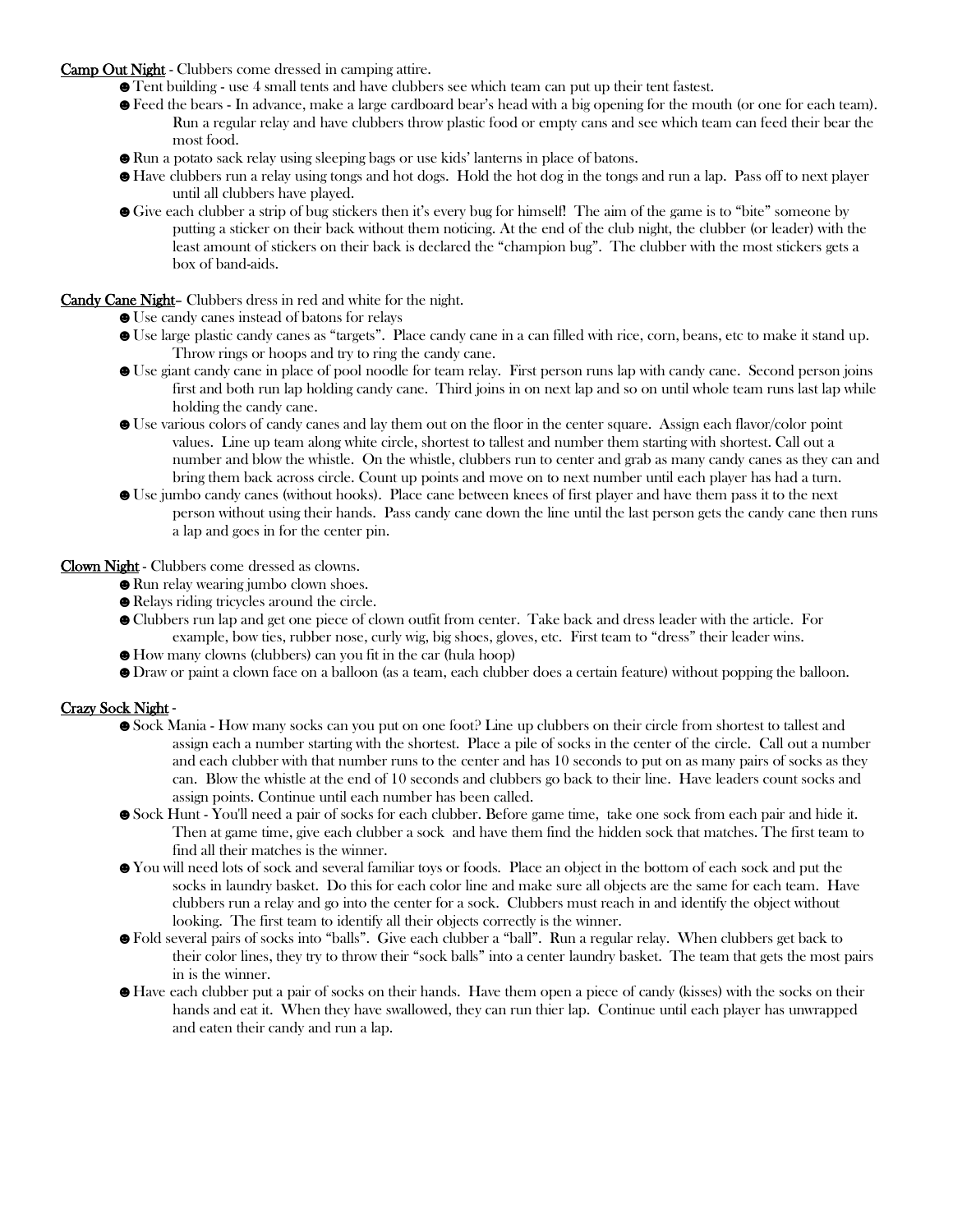# Easter Extravaganza -

- ☻Run a typical relay having clubbers balancing an egg on a spoon. Pass to next player and so on until the entire team goes. To make things more interesting, set up a few obstacles (cones, step stool, tunnel, etc.) in their path before the relay begins.
- ☻You will need several different types, colors, and designs of plastic easter eggs. Place half of each egg in a large bin in the center of the circle and pass out the other half, one to each clubber. Run a relay where clubbers run a lap, go into the center, and find the other half of their egg. When they find it, they return to their line and the next player goes. Continue until each team finds all of their matches.
- ☻Fill lots of plastic eggs with red, blue, green, yellow candies. Clubbers run a relay and go to the center and grab an egg. Do not open egg and return to color line. Player 2 does the same and so on. When the entire team has an egg, crack them open and count how many candies are your team's color. The team with the most, wins.
- ☻Place 1 large plastic egg in each team's color in the center square and 1 large gold (or any color other than Awana colors). Line clubbers up from shortest to tallest on thier cirlce and number them starting with the shortest. Call out a number and each clubber with that number runs into the center and grabs as many eggs as they can. Your own colored egg is worth 10, the center gold worth 20 and all other colors worth 5. Add up points and replace. Play continues until all numbers have been called.
- ☻Each clubber will need 2 plastic eggs. Player 1 runs a lap with his 2 eggs and passes them to player 2 who then runs a lap with player 1's two eggs and his own 2 eggs. He then passes his 4 eggs to player 3 who runs a lap and so on. Play continues until the last player has run a lap with the entire team's eggs in his arms.

Fruit of the Spirit Night - each clubber brings a piece of fruit for snack (fruit salad) or games.

- ☻Use pineapples in place of circle pins. Use apples or oranges in place of bean bags.
- ☻Pass the Banana first player places banana between knees. At whistle, first player passes banana to second player using only knees. NO hands. Continue to pass the banana down the line until the last player gets it and runs into center for pin.
- ☻Each player has a piece of fruit. First player runs a lap with their fruit then passes it to the next person. Second player runs lap with both pieces of fruit then passes to third. Third player runs with 3 pieces and so on until last player runs lap with all the team's fruit.
- ☻Have group sit in a circle. Make sure each seat is clearly marked-- use chairs or mark places with tape. "Number" people off, but instead of saying, "one, two, three, four, five" say "apple, banana, orange, kiwi, peach" or whatever fruit you like. The more people you have, the more groups you may want. The last person is "It" and stands in the center of the circle. "The person in the middle" yells out a fruit name. Everyone with that name must exchange seats with someone else with that name. "The person in the middle" tries to take one of the empty chairs before they are all taken. Whoever is left without a chair is "It". Rather than yelling a fruit name, "The person in the middle" may yell "Upset The Fruit Basket." Everyone must change seats. Who ever is left is "It"
- ☻Run relay balancing a piece of fruit on head. Can you balance 2 pieces on your head??

Giant Night - Clubbers dress in large clothes.

- ☻Run relays using carpet rolls (cardboard tubes in center of carpet roll) instead of batons. Use a longer length to run a relay with the whole team at once. With each lap, add another player to roll until the entire team is holding the roll on the last lap.
- ☻Use bed pillows instead of bean bags. Run relay balancing pillow on head. Use pillow instead of bean bag for bean bag relay. (One clubber in center triangle, rest of team on circle. Center person throws "bean bag" to first person who throws it back. Then to next person on down the line until last person gets a turn)
- ☻Use giant inflatable or plastic pins for circle pins and inside pins. Use jumbo pins as targets to bowl over.
- ☻Use giant beach balls for relays and variations of regular games.
- ☻Use a giant die to roll. Red team must roll a 3 before they can run their lap, Blue a 4, Green a 5, and Yellow a 6. Each player must continue to roll until their number comes up then they can run their lap. Continue with each player until entire team goes.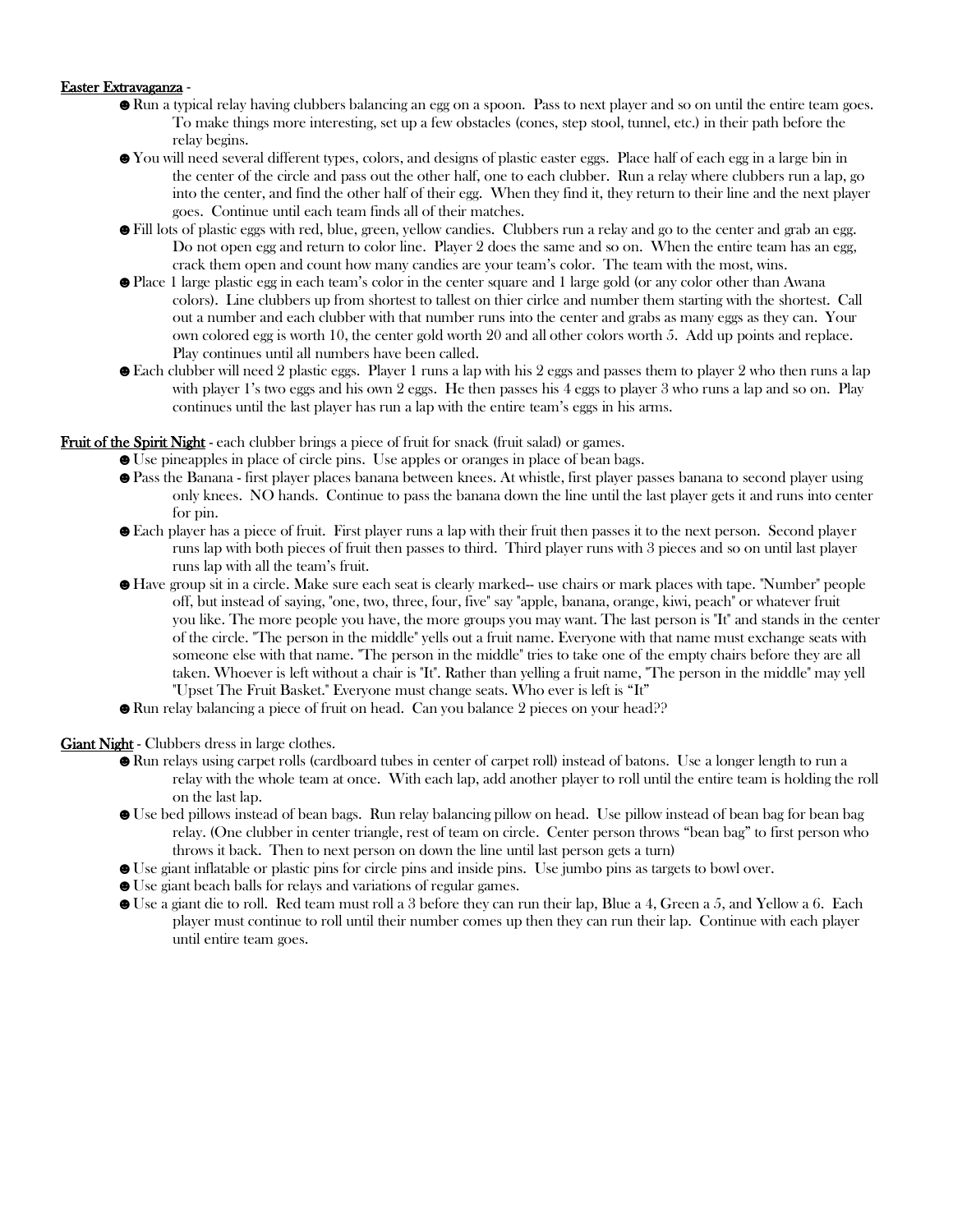#### Great Affliction Night - Clubbers come with band-aids, ace bandages, braces, crutches, etc.

- ☻Have clubbers run a regular relay, but with a "broken leg". Clubbers can crawl, roll, hop, or whatever they choose, but they can only use 1 leg to do so. If you can get enough sets of crutches, you can use those as well.
- ☻Play a relay with a "broken arm" . Put clubbers arm in a sling and give them a large beach ball (or other item that may be large and hard to do with one arm) to carry. They must run a lap with the beach ball, but can only use one arm to do so. When they get back to thier line, put the sling on the next player and continue until each clubber as a turn.
- ☻Give each team a roll of toilet paper. Have clubbers wrap their leader in "guaze" (toilet paper). The first team to completely use their roll of toilet paper wins.
- ☻Print off 4 pictures (one for each team) of a "wounded knee" from clipart and place on an easle in the center of the circle.. Pair off player in groups of 2. Blindfold one player and give them a band-aid. The second player guides them around the circle and takes them into the center where player 1 tries to put the band-aid on the "wound" with the verbal instructions of player 2. When the band-aid is placed, they return to the line and 2 more players go. Trade off "jobs" and play until each has had a turn putting the band-aid on the "knee"
- ☻Use tarps or blankets for each team. One clubber (the wounded) lies on the tarp while 2 other clubbers drag him around the circle and back to their diagonal. A new clubber and puller repeat the process until everyone has been drug around the circle.

Hawaiian Luau Night - Clubbers come dressed in Hawaiian outfits, beach attire (NO swimsuits)

- ☻Use beach balls, beach towels, buckets and shovels, shells, leis, and big beach hats for games. Set up pineapples for pins. Use coconuts for balls. Hula hoops and sponges will also afford fun games.
- ☻Play Hawaiian music and play the limbo.
- ☻Hula hoop relay Have each team stand in a line, holding hands. Place a hula hoop in front of each line. When you say, "Go!" the first child in each line bends over and picks up the hula hoop without letting go of his or her teammate's hand. Each child should then pass the hula hoop over his or her head and shoulders, step through, and pass it on to the arm of the next player in line while staying connected. If the children become disconnected, they must start over.
- ☻Beach relay You will need 4 of several types of beachwear (sunglasses, Hawaiian shirt, floppy hat, leis, grass skirts, swim shorts, etc.). Place one of each item into a beach bag. The first player in each line should remove all of the items from his beach bag, put them on, run to the beach/lawn chair, sit down on the chair, stand back up, run back to his line, remove all of the items, put them back into the beach bag, and hand the bag to the next player in line. Play continues until all of the players on one team have completed the relay
- ☻Beach ball pass The first clubber runs a lap while batting a beach ball into the air. Players may use any part of their bodies (i.e. hands, feet, head) to keep the ball in the air, but they may not hold the ball or let it touch the ground. If a player holds or drops the ball they must pick it up and toss it in the air before continuing forward. Player 1 passes the beach ball to player 2 and so on until the entire team has made it around the circle.

# Hershey Kiss Night -

- ☻Each clubber will need a Hershey kiss and you will need a piece of poster board for each team. Player one runs a lap and goes into the center poster board, unwraps the kiss and uses the pointed end to write their first name on the poster board. When they have written their name, they eat the rest and return to their line where the next player goes. Continue until the entire team's names are on the poster board.
- ☻You will need 1 pair of large mittens or oven mits for each team and enough kisses for each clubber to have one. Player 1 must unwrap the kiss while wearing the mittens, eat the kiss, and run a lap. The mittens are passed to the next player that does the same and so on until the entire team has gone.
- ☻Each team needs two bowls: one empty bowl and one bowl full of Hershey Kisses. Set the bowl of Hershey Kisses before them with the empty bowl in the center of the circle. Give each team member their own plastic spoon and instruct clubbers to transfer the Hershey Kisses from one bowl to the other with their spoons. You can require the students to have the spoons in their mouth which is much harder than just using the spoon in your hands. The team that gets all their Hershey Kisses transferred first wins.
- ☻You will need several bags of Hershey kisses. Place red, blue, green, and yellow circle dot stickers on the bottoms of each and randomly place on a small table in the center of the circle. Player 1 runs a lap and goes into the center to find a kiss with his team's color on the bottom. When he finds it, he returns to his team and the next player goes. Play continues until each team has found 10 kisses with their team's color.
- ☻Each clubber needs 2 kisses. Play a typical relay. Clubbers run a lap and come back to their diagonal where they toss their kisses into a bucket into the center of the circle. The team that gets the most in wins.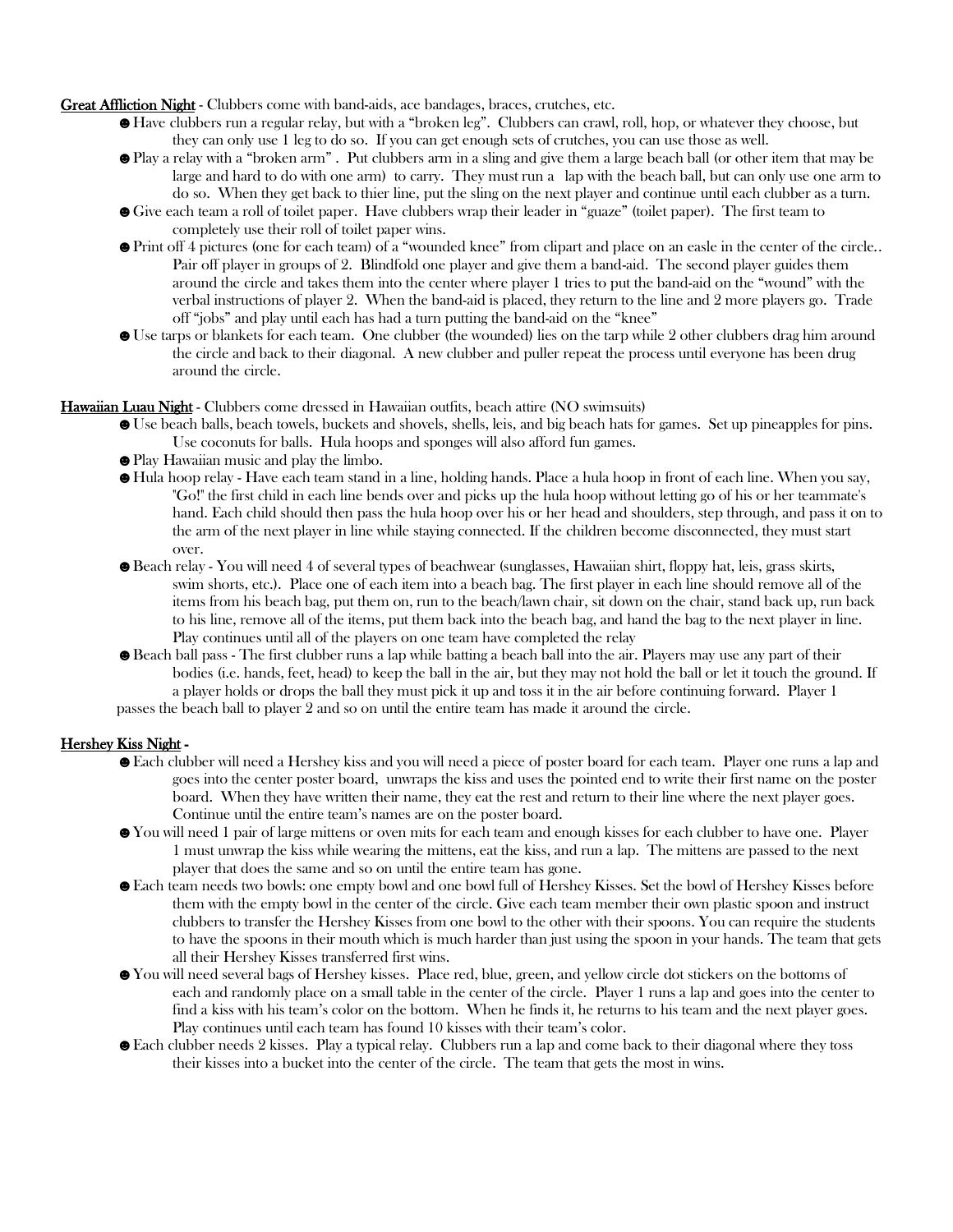#### Lights Out Night - Clubbers bring flashlights and dress in glow "attire"

- ☻Use rope lights to lay out the Awana circle, team lines and diagonals. Play all games with lights out and the Awana floor lit. Use glow sticks or push (tap) lights for pins.
- ☻Run regular relays using glow sticks or flash lights for batons.
- ☻Use light up balls. Run a relay, have players run lap then try to throw their balls into a light up hula hoop laying in the center of the game circle. If ball rolls out, clubber must retrieve it and try again until it stays in hula hoop. Retrieve ball and pass to next teammate. Game continues until each clubber has made the ball stay in the hula hoop.
- ☻Place glow bracelets around the neck of the color pins. Have clubbers run a relay with a light up ball. When they come back to their diagonal, have them bowl the ball to knock down their pin in the center (the glow bracelet will help clubbers find their pin in the center).
- ☻Use glow necklaces to form glowing hoops. Place pins or other lighted target in center of circle. Players run a relay and try to throw their hoop around the target in the middle. They can either keep trying until they ring the target, or just retrieve and pass off to the next player. Play until all clubbers have had a turn.

## M & M Madness -

- ☻You will need lots of bottle caps and a few bags of M&M's. Place a small table in the center of the room and place a lot of red, blue, green, and yellow M&M's on the table. Cover each with a bottle cap. Run a regular relay. Clubbers run a lap, come into the center table and try to find their team color M&M. When they do, they must show their leader before eating it. Play continues until each member has played.
- ☻Each team will need a bowl of M&M's, an empty bowl, and a baby spoon. Run a typical relay. Player 1 scoops up some M&M's and runs to the center to place them in the empty bowl. Player 2 does likewise and so on. Play continues until the team's entire bowl of M&M's has been transferred.
- ☻Prepare a large bucket or tub of dried beans and RBGY M&M's mixed in. Clubbers play a relay where they run a lap and come to the center to dig for their team's color of M&M. First team to get 10 of their team color wins.
- ☻You will need a small bowl of M&M's, and empty bowl and enough straws for each clubber. Run a relay. Player 1 runs a lap then comes into the center and picks up a straw. Using only the straw, clubbers must move 1 M&M from the full bowl to the empty bowl. Use the straw to suck an M&M to the bottom of the straw to create a suction that will allow you to move the M&M. The first team that has moved 10 M&M's wins.
- ☻You will need 4 brown paper lunch sacks (or any sack you can't see thru will do), some skittles and some M&M's. Place a mixture of skittles and M&M's in each bag. Player 1 reaches into the bag and tries to grab an M&M (NO peeking). If he pulls and M&M he runs one lap but if he pulls a skittle, he runs 2. Play until the entire team has had a turn.

#### Marshmallow Mash Night -

- ☻Use large marshmallows. Each clubber is given a marshmallow. This is done relay style each clubber must lick the end of their marshmallow and stick it to their forehead and run a lap around the circle. If the marshmallow falls off, the must pick it up, re-lick and re-stick...and continue until all players have played.
- ☻Use regular sized marshmallows. Each player must eat and swallow a marshmallow before running their lap. Do this relay style until everyone on the team has played.
- ☻Fill a large bucket full of regular sized marshmallows. Add a package of different shaped marshmallows. Have clubbers run a lap, come into center and find an odd shape in the bucket of regular marshmallows. Play continues until the team as a specified number of odd shaped marshmallows.
- ☻Use a general relay where clubbers run a lap and go into the center. Have a target set up in the middle square with various point values. Clubbers throw marshmallows and accumulate points based on what area they hit.
- ☻You will need mini marshmallows, straws for each clubber, and various bowls or cups. The first player runs a lap, comes into center and uses the straw to pick up (by sucking on one end of the straw and creating a suction on the marshmallow) and transfer a marshmallow from one bowl or cup to another. Play continues until the team has moved all the marshmallows from one bowl into the other.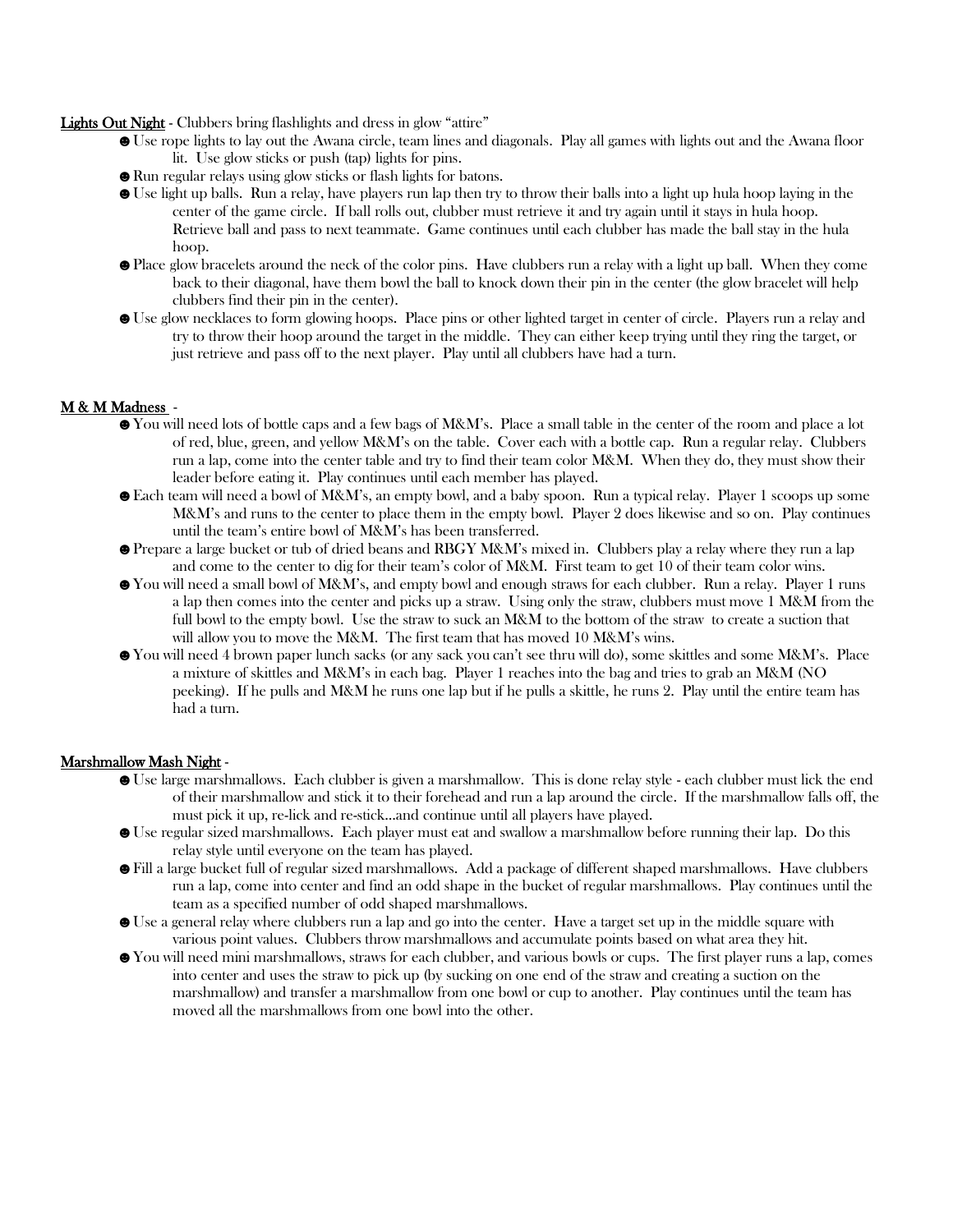## Name That Food Night -

- ☻Place various fruits and vegetables in brown paper bags. Have clubbers run a lap and choose a bag. Reach into the bag and guess the food based completely on touch - no peeking. Once they guess the correct food, they run back to their line and the next player goes. Play continues until every food has been correctly identified.
- ☻Play a game of "I can eat that food in ? bites." One clubber from each team "faces off" and determines how many bites they can eat a particular food in. (plays like the game show "Name that Tune") If he or she eats the food in the number of bites they "bid", they are awarded the points. If unable, the other teams gain the points.
- ☻Play relay similar to first game, but have clubbers guess foods based on smell or taste alone.
- ☻Have a relay where each clubber adds the needed ingredients for a cookie recipe. The first team to complete their batter wins. Bake the cookies and eat them for snack later in the night or the following week.
- ☻Make several cards with the letters of popular foods scrambled up. Clubbers run a lap and grab a card. They must unscramble the letters to correctly identify the food before the next player goes. Play until all the words have been unscrambled. You could also vary this game by putting only one letter per card and when the whole team has all their letters, they use all their letters to figure out the name of the food.

## Nautical Night - Clubbers come dressed in nautical clothing.

- ☻Play shipwrecked. Label each color line as "port", "starboard", "bow" and "stern". The center square is the "life boat". Call out a direction and clubbers must run to the appropriate area. When you yell "shipwreck" all clubbers must gather inside the center square. When you call out "man overboard", clubbers lay down on the floor outside of the center square (life boat). The last player to get to each area called is eliminated.
- ☻Place a Life Ring in the center of the circle. Players run a regular relay and go to the center where they try to toss lifesavers into the center Life Ring. Points are given for each lifesaver that lands in the life ring.
- ☻You will need 4 life preservers, jackets or life rings. Play a relay where the first clubber puts on the life preserver, runs a lap, takes it off and passes to the next clubber. Player 2 puts on preserver and runs a lap. Continue until all player have run a lap with the preserver on.
- ☻Use a life ring or inflatable inner tube. Clubbers line up on their color line. The first clubber puts the life ring over their head and slides it down the length of their body and steps out of it and passes it to the next player. Each player puts their body thru the inner tube and passes it to the next. Play continues until the entire team has "passed through" the inner tube.
- ☻You will need 4 cloth bags stuffed with fabric, a ball, old shoe, etc. and tied to the end of a length of rope (anchor). Place a large bin in the center of the circle. Clubbers run a relay with thier "anchor" then try to throw the "anchor into the bucket. If they miss, they pull it back and try again. When they make it, they run to the center, grab the anchor and pass it to the next person. Play until each player has had a chance to throw the "anchor"

# Noodle Night -

- ☻Noodling around each player needs a spaghetti noodle (uncooked). Clubbers run to the middle of the circle to a table that has penne noodles laid out on it. The object is to place the long spaghetti noodle in the mouth and scoop up 6 penne noodles onto the strand of spaghetti with no hands and without breaking the spaghetti noodle. Once the clubber gets 6 penne on his spaghetti, he runs back and the next player goes. Play continues until everyone has had a turn or a specific number of clubbers have gone.
- ☻Boil 2-4 boxes of spaghetti noodle and lightly coat with cooking spray or oil to keep the noodles from sticking together. Place red, blue, green, and yellow fishing lures (worms) into a large bucket with the spaghetti. Clubbers run a regular relay and into the center to dig in the buck of spaghetti to find their team's colored worms. The first team that has all 6 (or however many you choose to put in the bucket) wins.
- ☻You will need a box of spaghetti for each team. Assign a leader from each team to sit in a chair. Clubbers must stick as many strands of spaghetti in their leaders hair as they can in a given amount of time. The noodles must remain whole and cannot break and the noodles must stay without holding them in. Hints: Leaders with ponytails, thick, or curly hair work best.
- ☻Run a regular relay but instead of using a baton, use a spaghetti noodle. Through the course of the relay, the noodle cannot break or the team is disqualified or must start over with a new noodle (whichever you choose.)
- ☻Each team will need several spaghetti noodles and marshmallows or gumdrops. Have each team work to build a tower out of the noodles and gumdrops. Set a specific amount of time and specify that the tower must stand on it's own. After the set time, see which team has built the tallest tower.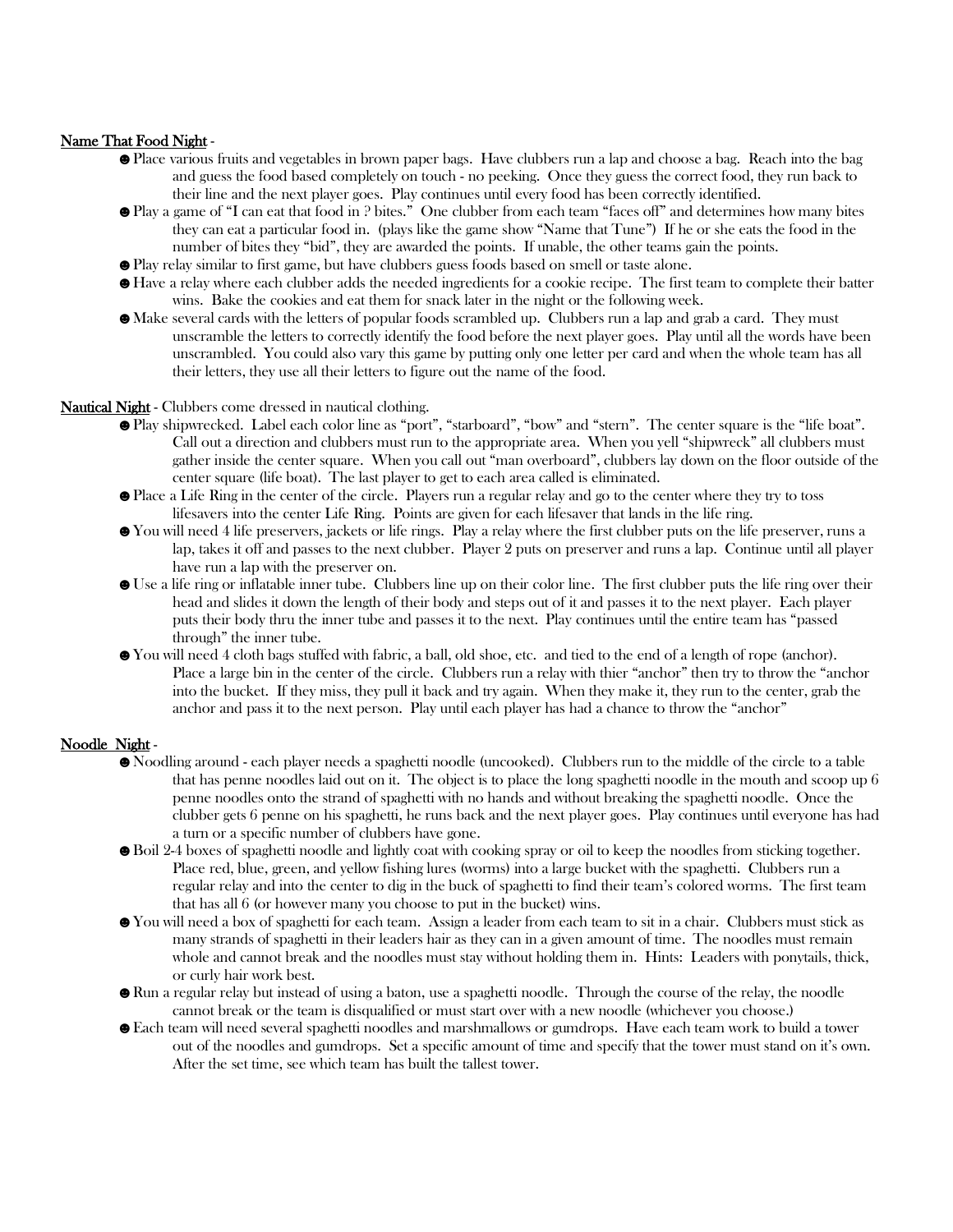**Pajama Jam -** clubbers come dressed in their favorite pair of pajamas.

- ☻Run a regular relay using a large bulky pair of slippers (the big animal or character shaped). Run a lap, pass the slippers to the next player and continue until the entire team has played.
- ☻Use sleeping bags or pillow cases for potato sacks and have clubbers jump around the circle. Do this relay style.
- ☻Play a regular relay but have clubbers gather everything from the center of the circle that they will need to tuck their leader into bed. The first player may grab the pajama top, the next the pants, and so on. Items to put in center would be a pair of men's pajamas, pillow, sleeping bag, slippers, and teddy bear. As each clubber returns to their color line, the leader puts on or uses each item appropriately. The first team whose leader is dressed and in the sleeping bag, head on pillow and holding the teddy bear wins.
- ☻Use a bed sheet or blanket in place of a parachute and play games as you would with a parachute.
- ☻Use pillow instead of a bean bag for the bean bag relay. One player stands in center triangle while the other teammates line up on their circle. The center person throws the pillow to player 1 who then throws it back to the center. Then pillow is thrown to player 2 and back to the center and so on until everyone has thrown. When the center person gets the pillow back for the last time, he runs out around his color pin then back to the center for the pin.

## Popcorn Night -

- ☻Each clubber needs a plastic spoon. Line clubbers up on their color line and give the first person 6 kernels of popcorn. Players must pass all 6 kernels down the line using only the spoons and one at a time. If the kernel falls, clubbers may pick it up and put it back on the spoon, but this is the only time hands may be used. When the last player has all the kernels, he runs into the center for the pin.
- ☻Run a regular relay style with spoons and popcorn balls. Clubbers place a popcorn ball on the spoon and must run a lap balancing the popcorn ball on the spoon. If the ball falls, clubbers must stop and replace it before going on. Play continues until whole team goes.
- ☻Fill a large bucket full of popped popcorn. Hide various items in each teams color in the large bucket or use colored pop corn in each team's color. Clubbers run a lap and come into the center to dig for their color items in the popcorn. Continue with each clubber until the team has found all or a designated number of items.
- ☻Play a regular relay. Each clubber needs a popcorn ball. In the center of the circle, place a large popcorn box (made from cardboard box, paint white and use red tape for stripes). Clubbers run a lap and come back to a designated spot to try to throw their popcorn ball into the popcorn box. The first team with all in wins or the team with the most in wins, whichever way you choose to play.
- ☻This can be a messy game, but we only do it once a year so have fun. Give each team a large bowl of popcorn at their start line. Place an empty bowl in the center triangle. The first player scoops up some popcorn on a scoop and runs a lap and dumps their popcorn in the center bowl. Player 1 passes scoop to player 2 who does the same and so on. Play continues until the teams center bowl is fill and overflowing.
- **Penny Night** Clubbers bring pennies for their Awana missionary (or other local charity or cause)
	- ☻Run a regular relay. Each clubber needs 3 pennies and you will need a large penny (print off clipart of penny or piggy bank and cut out). Place penny or pig target on floor in the center of the circle. Player 1 runs a lap and comes into the center to a designated area and tosses his 3 pennies (one at a time) and tries to land them on the target. After he tosses all 3, he returns to his lien and player 2 goes. Play continues until entire team goes. Have a leader keep track of how many land on the target for each team. Team with most on target wins.
	- ☻Give each time a large amount of pennies. Allot teams a certain amount of time to stack their pennies as high as they can without knocking down the tower or holding it in any way. The team with the tallest tower at the end of the time period wins.
	- ☻You will need 1 penny for each clubber and a bucket for each team. Player 1 starts at the diagonal with his penny on the top of his shoe. At the whistle, player 1 "runs" around the circle, balancing the penny on his shoe. If the penny falls off, he may pick it up and put it back before continuing. When he gets back to his color line, he must put the penny in the bucket by lifting his foot and dropping it in. No Hands! When the penny is in the bucket, the next player goes. Play continues until all pennies are in the team's bucket.
	- ☻You will need a bucket of water, a quarter, and several pennies for each team. Fill each bucket about 2/3 full with water and place a quarter in the bottom (center) of each bucket. Players run a lap and try to drop their penny onto the quarter in the bucket of water. Play continues until the first team completely covers the quarter with their pennies.
	- ☻This game could get messy. Fill 4 fishbowls with flour and mix in several pennies. Clubbers must run to the middle, feel thru the flour an find a penny and go back to their line. Player 2 does the same; continue until all players have gone. You can also set a time limit (like 15-20 seconds) and have clubbers dig out as many as they can find. The team with the most pennies at the end of the game wins.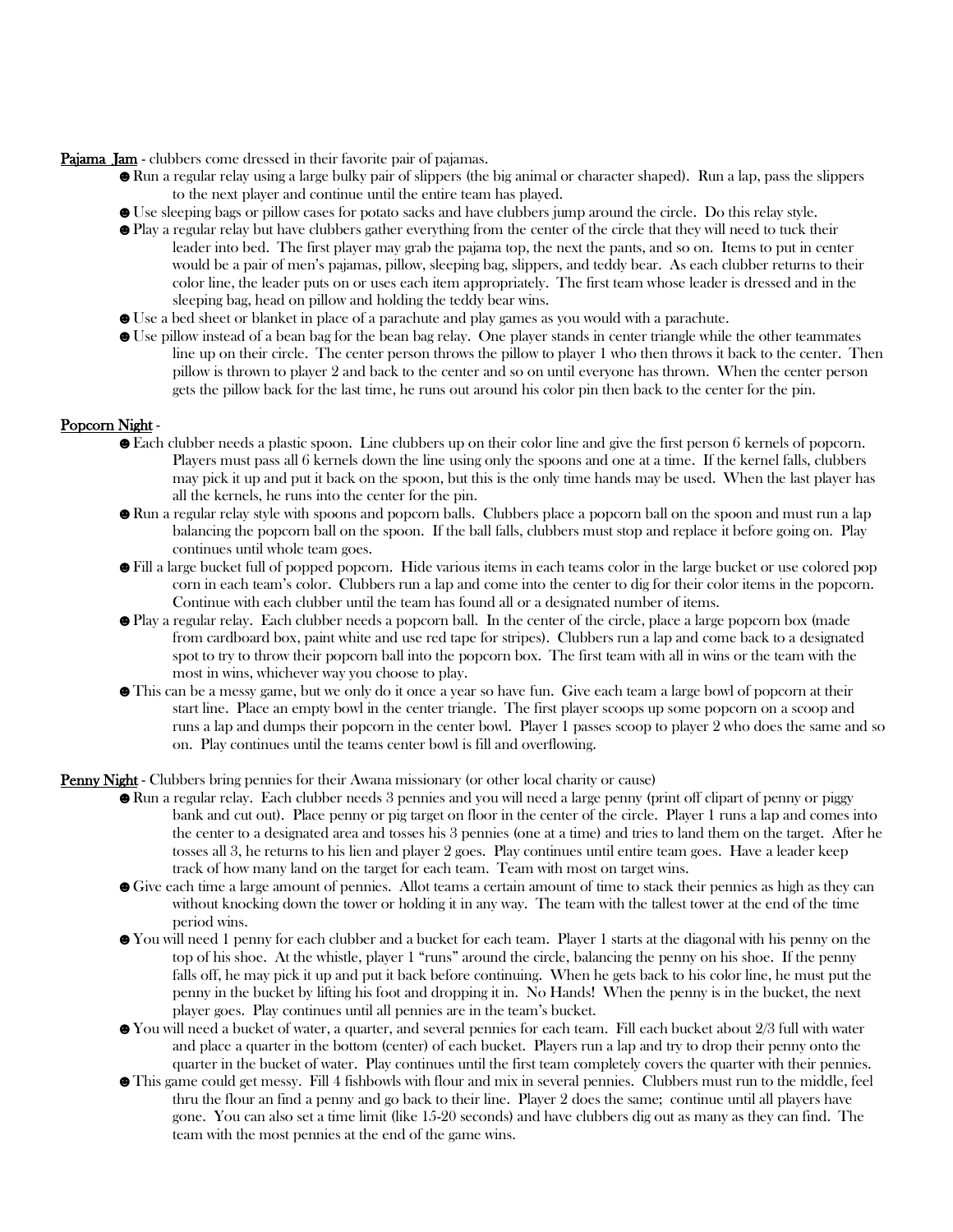## Potato Night -

- ☻Play a game of hot potato with real potatoes or you can find the musical versions at most stores in the game isle.
- ☻Run a potato sack relay (if you don't have potato sacks, use pillow cases and paint the word "Potatoes" across the front.
- ☻Have clubbers bowl using potatoes. The fun comes when the potato is not perfectly round and tends not to roll in a straight line.
- ☻Use real potatoes and parts from Mr. Potato Head games. Play in a regular relay where each clubber runs a lap, goes into the center and gets a piece for their potato, and comes back to their line to add a piece to the team's potato head (use plastic body if desired instead of real potatoes.
- ☻Each clubber needs a potato. Player 1 runs a lap with their potato and passes it to player 2. Player 2 runs a lap with both player 1's potato as well as his own and then passes both to player 3. Player 3 runs with all 3 and so on until the last clubber runs a lap with the entire team's potatoes. The last player takes all the potatoes into the center and puts them in a bucket (or wheel barrow, etc.)

# Snowball Night -

- ☻Use newsprint (end rolls with no ink) to wad up and make snowballs. Stockpile lots. Have a "snowball" fight. Color against color, leaders against clubbers, etc.
- ☻Use "to go" Styrofoam containers (square sized) to make "ice blocks". Give each team so much time to created their "ice blocks" and build an fort (igloo). Give each team a pile of "snowballs (from above game) and give clubbers a certain amount of time to bombard each others forts. The fort that has the most "ice blocks" left in their fort wins.
- ☻You will need 4 small snow shovels and several snowballs (you can use rolled up paper, Styrofoam balls, or popcorn balls for the snowballs). The first player runs a lap balancing the snowball in the snow shovel. The second player takes the shovel and adds his snowball and runs a lap. The third does the same and so on until the last person is runs a lap with the entire teams' snowballs on the shovel. When he gets back to his line, he goes in and dumps the snowballs in a pail.
- ☻Place 5 "snowballs" in the center of the circle, one snowball should be marked or a different size; it goes in the middle. Line clubbers up on their circle from shortest to tallest. Number clubbers starting with the shortest. Call out a number (or two at a time) and those clubbers run in and grab as many snowballs as they can and take them back across their line. Count up points, replace snowballs and repeat. Play continues until all the numbers have been called.
- ☻Play a version of "hot potato" with cold snowballs. If it is not winter, use an ice pack or freeze a giant ice cube and use that instead of the potato.

# Toilet Paper Night -

- ☻You will need 4 toilet seats to use as targets. Each team needs several rolls of toilet paper. Run a typical relay and have clubbers try to throw their roll of toilet paper thru the toilet seat (set on a small laundry basket or 5 gallon bucket). Keep trying until you get it in, retrieve roll and pass it to the next player. Continue until entire team has played.
- ☻Give clubbers several rolls of toilet paper and have them use the complete rolls to wrap their leader. The first team to use all their toilet paper wins.
- ☻You will need several unused plungers. Have clubbers bowl over the plungers by rolling their toilet paper like a bowling ball. Reset plunger(s) for each clubber.
- ☻You will need one roll of toilet paper per clubber. Player 1 runs a lap with their roll and passes to player 2. Player 2 stacks his roll on player 1's and balances the rolls as he runs a lap. Player 3 adds his roll to the stack (stacked 3 high) and runs a lap. Continue until the last player makes a lap with the entire teams' rolls stacked on top of each other.
- ☻Each team needs a roll of toilet paper. Player 1 unrolls their roll of toilet paper on the floor as they work their way around the circle. Try not to break the toilet paper. Player 2 continues around, followed by player 3, etc. The first team to completely unroll their roll of toilet paper wins.

# Treasure Hunt Night -

- ☻Hide keys to padlocks around the game room. Mark keys with each team's color. Clubbers must find their color keys and try to unlock their team's padlock. The first team to unlock their padlock wins.
- ☻You will need a treasure chest and several plastic coins. Have clubbers run a regular relay. Each clubber runs a lap then goes to the center to throw their piece of treasure into the chest. The team that throws the most into the chest wins.
- ☻Create a large treasure map to place on the floor in the center of the circle. Have clubbers toss plastic coins on the map. Have each section of the map worth different point values. If coin lands on "x", it is worth the most. If it lands in the water, it might not be worth as much. Keep track of each teams' points. The team with the most points wins.